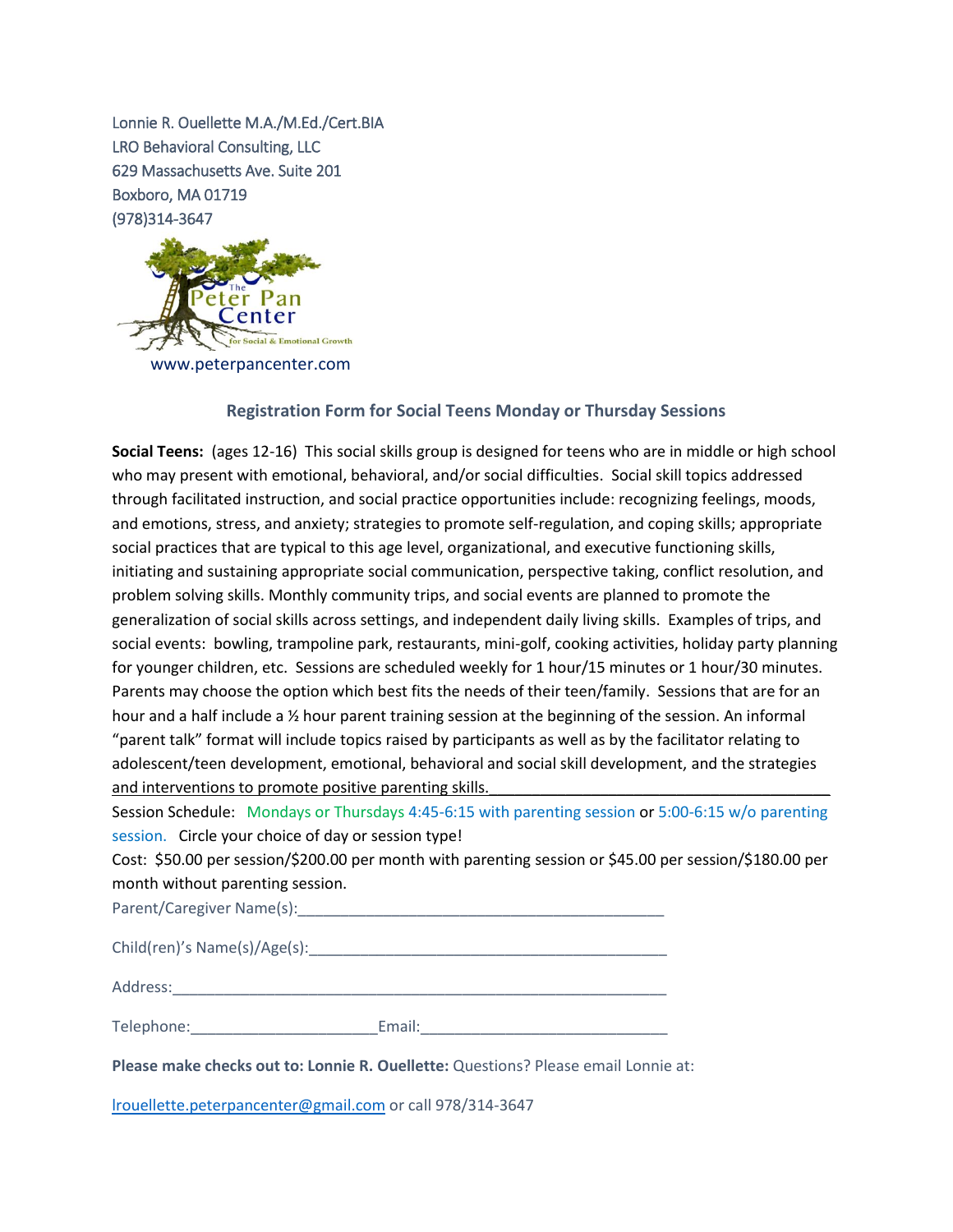Lonnie R. Ouellette M.A./M.Ed./Cert.BIA LRO Behavioral Consulting, LLC 629 Massachusetts Ave. Suite 201 Boxboro, MA 01719 (978)314-3647



|                          | Parent Contact Form |
|--------------------------|---------------------|
| Parent/Guardian Name(s): |                     |
|                          |                     |
|                          |                     |
|                          |                     |
|                          |                     |
|                          |                     |
|                          |                     |
|                          |                     |
|                          |                     |
| Work Tel.:               |                     |
|                          |                     |
|                          |                     |
|                          |                     |
| Cellular Phone:          |                     |
|                          |                     |
|                          |                     |
|                          |                     |

E-Mail Address: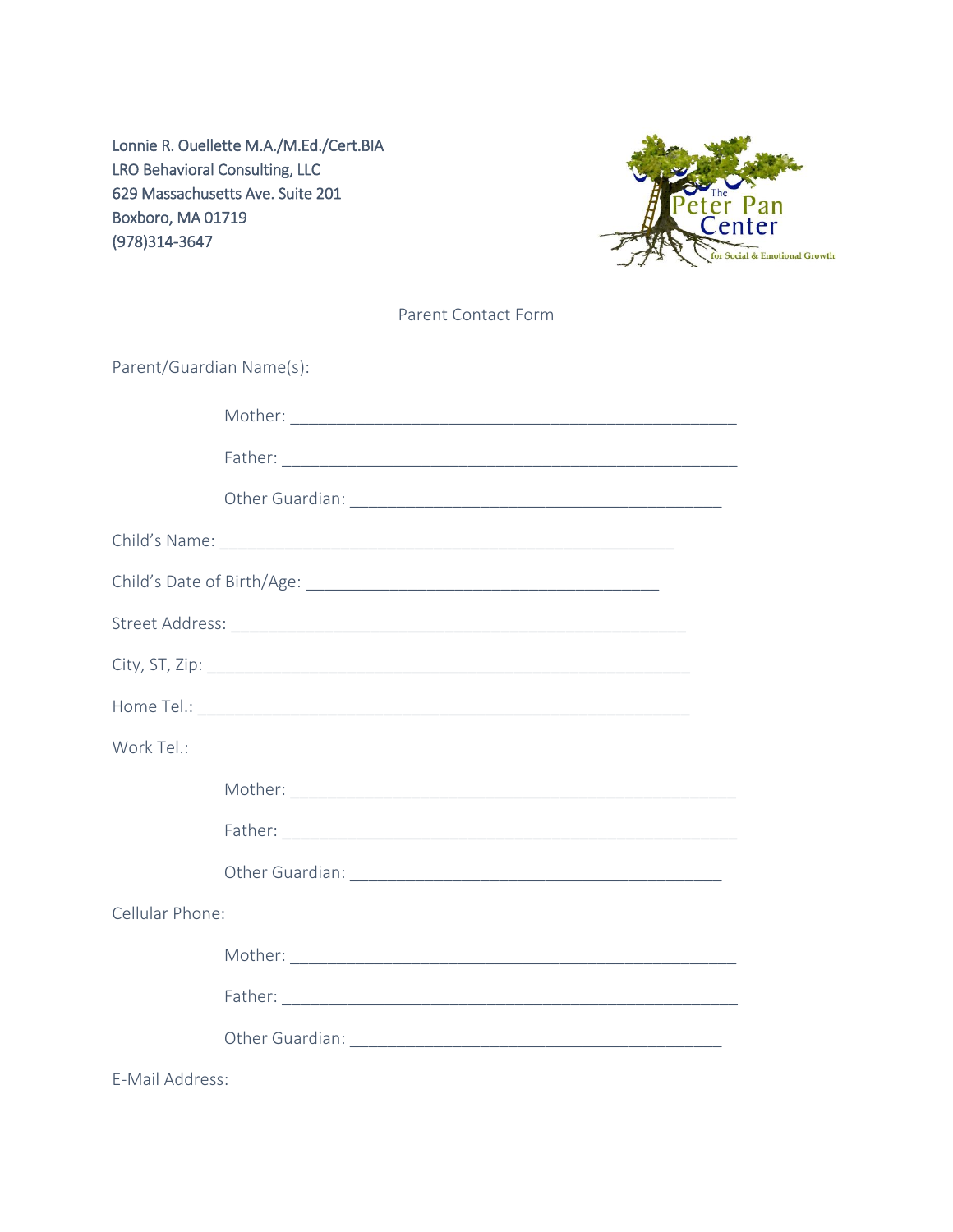| Referred by: |  |
|--------------|--|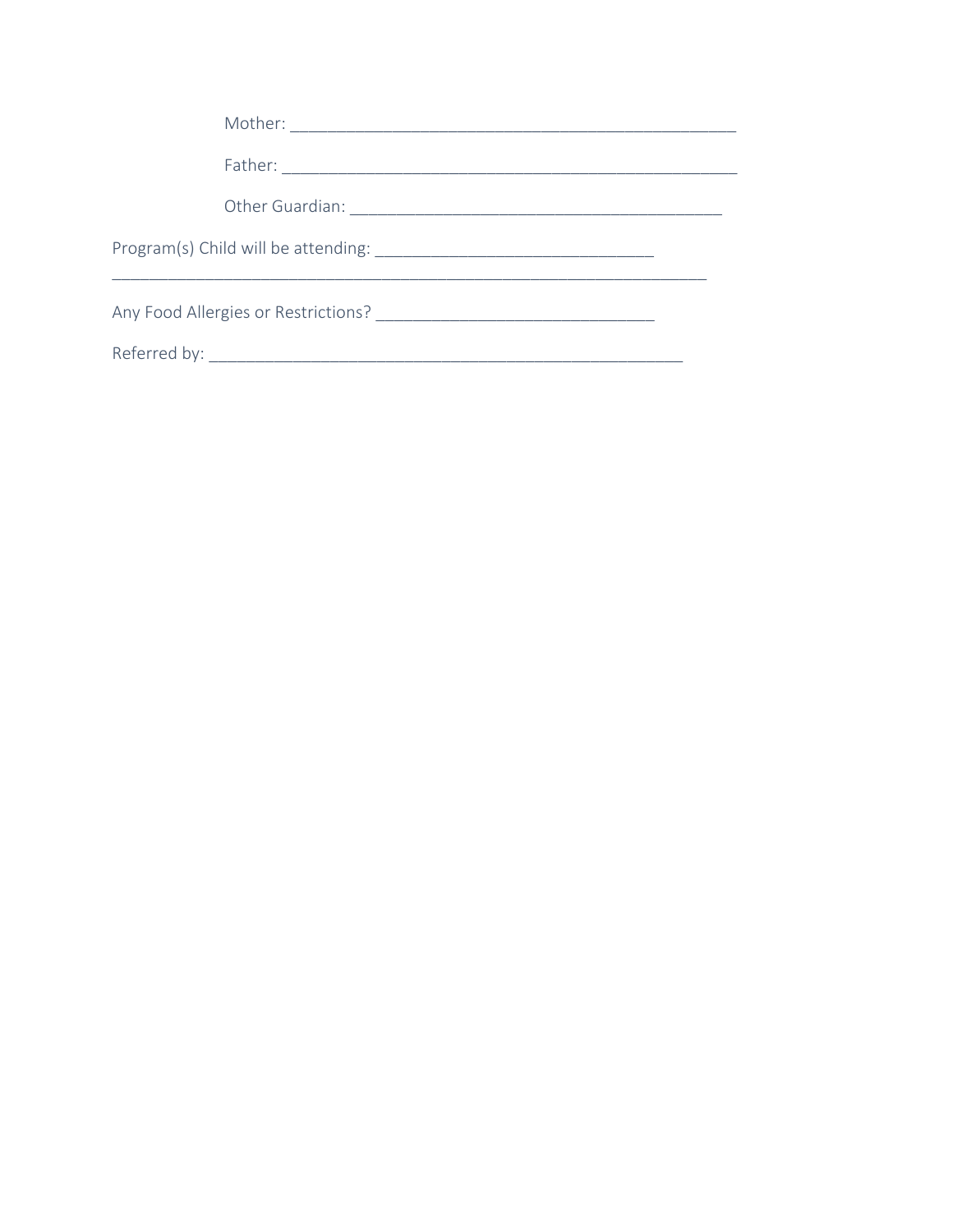Lonnie R. Ouellette M.A./M.Ed./Cert.BIA LRO Behavioral Consulting, LLC 629 Massachusetts Ave. Suite 201 Boxboro, MA 01719 (978)314-3647



## Waiver, Release of Liability, and Terms for Program Participation

Please initial all pages, and sign below:

The Center's services may not be insurance-reimbursable.\* Payment for services is expected as services are delivered in the form of cash or check made out to directly to the service provider. Group programs during the school year are billed monthly with payment expected at the time of the first session of the month. Your child's placement in a group is guaranteed by the following month's tuition payments. If your child will be leaving the program or taking time off, please let us know so that we can open up a spot for another child. For summer group programs payment is expected on the first session for all weeks the student will participate unless other arrangements have been made. No refunds are issued for missed group classes, but make-up opportunities may be made available. There will be a \$25.00 fee for returned checks.

Please provide 24 hour notice if you need to cancel or change a consultation appointment, and/or if your child will miss a session and you would like to request a make-up session.

I, \_\_\_\_\_\_\_\_\_\_\_\_\_\_\_\_\_\_\_\_\_\_\_\_\_\_\_\_\_\_ (parent/guardian) of \_\_\_\_\_\_\_\_\_\_\_\_\_\_\_\_\_\_\_\_\_\_\_\_\_\_\_\_\_\_\_ (child), hereby grant permission for his/her participation in programs at the Peter Pan Center for Social & Emotional Growth, and release the center, Donna Shea, Lonnie R. Ouellette or provider of service, from liability for the standard type of unforeseeable accidents such as between-peer-child incidents, communicable colds, etc. "acts of God"/weather, and other similar accidents on and offsite of the center.

If an accident requiring urgent medical treatment occurs, I agree to allow the program staff to call an ambulance on my child's behalf, and release the specifics of the accident to the treating medical personnel/hospital. I am providing my child's current health insurance information in case it is needed.

| Name of Health Insurance Carrier: |
|-----------------------------------|
| Child's Personal ID#:             |
| Group ID#:                        |

I also confirm that my child meets all of the Peter Pan Center's guidelines for participation (please check).